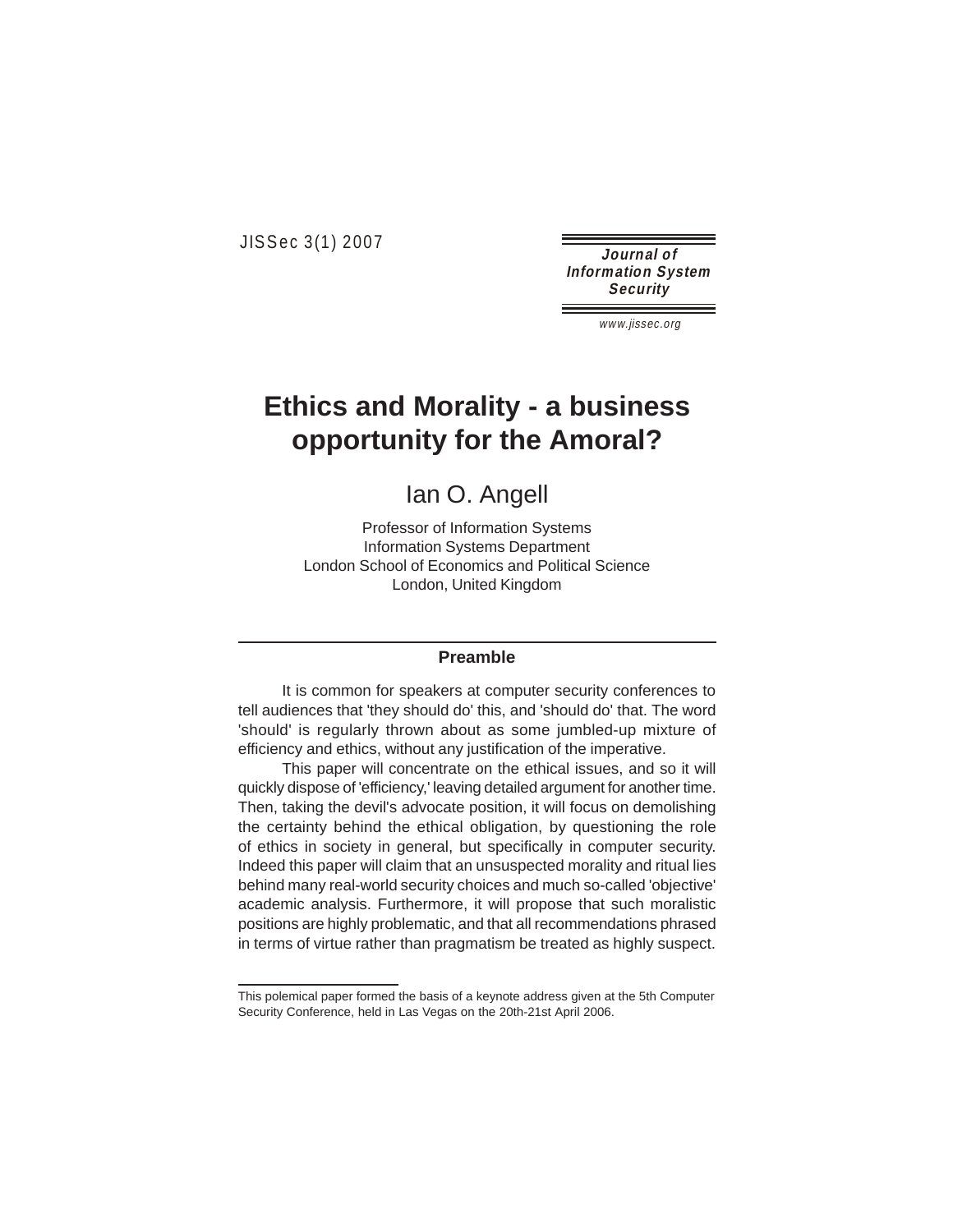The quest for efficiency, where any form of redundancy is viewed as 'inefficiency to be eliminated,' is a perverse and decadent view. It was anticipated by Northcote Parkinson (1986), when he warned that "perfection in planning is a symptom of decay." Efficiency is bad for business. In Darwinian terms (Darwin, 2003), efficiency optimizes a species to a niche, and when that niche changes, as it must, the species will become extinct. For redundancy is not waste. It has its uses. It can: help reinforce or reject values; allow for human forgetfulness and for social checks and balances; allow for error tolerance; give time to reflect, reconsider and experiment; allow for the variety, which although valueless in an old order, can benefit the new.

Unfortunately the prevalent distortion of Taylor's Principles of Scientific Management (1911) portrays all of these reasons as human faults, to be corrected in the world of the virtuous machine. This brave new world will not be one of ordered, constrained and controlled lives, but a rule-based bureaucratic shambles (Angell, 2000).

## **Introduction**

Now for 'ethics,' starting with some definitions. According to the Oxford English Dictionary (1933) 'ethics' are the 'moral principles that govern a person's behaviour or the conducting of an activity.' That immediately begs a definition for 'morality': 'the principles behind a distinction between good and evil. A particular system of values.'

However! It's two o'clock in the morning. A policeman sees a drunk scrambling around on his hands and knees, under the street lamp. The policeman demands to know what the alcoholic is doing. "I'm looking for my keys, I lost them over there", he slurs, pointing into the darkness. "So why look here?" asks the policeman. "Because this is where the light is!" The policeman has learned what every drunk already knows: lamp-posts are there for support, NOT for enlightenment (Angell, 2005).

What if morality too, is there for support, not enlightenment? What if the light of morality fails to illuminate most of the human condition? What if the keys to success are to be found by scrabbling around in the dark? If this is so, then why is it that we so often fail to see the absurdity of our position? Why do we go on deluding ourselves that everything is so eminently clear and sensible? The problem is society itself. For society is self-referential, self-organizing via rituals, and optimized to fit our observation of the recent past. Such rituals frame the world in terms of the fundamental believable lies that make 'us' what 'we' are. They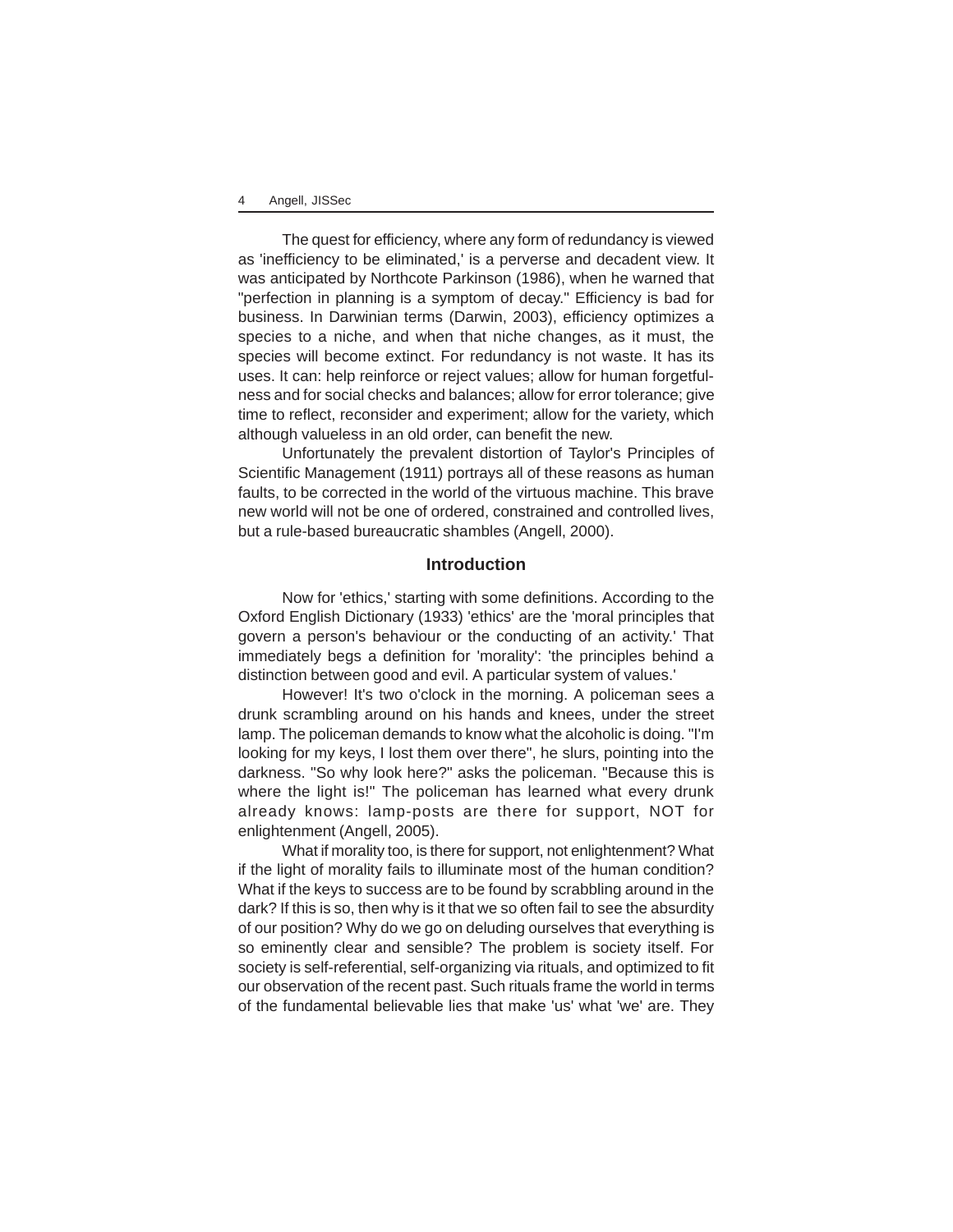turn uncertainty into risk, and so enable us to interact with a world as bizarre as ours.

We have no choice other than to impose constraints on our actions. However, we should recognize, but very rarely do, that all these constraints are self-imposed and society-imposed. What if the world is "Beyond Good and Evil?" (Nietzsche, 1990) Then there is no true and false, no good and evil, no morality except as social construction and ritualized delusion. 'There are no moral phenomena at all, only a moral interpretation of phenomena' (ibid). It is ritual that maintains the pretence of truth, by creating "regimes of truth" (Foucault, 1977). Morality is a bi-product of ritual, not vice versa. Goodness and morality are made intellectual and absolute, rather than visceral and conditional. Truth is error become orthodoxy, via promotion through ritual. Untruth on the other hand is everything that is unacceptable, unpalatable (Angell, 2000).

#### **Pragmatism and Power**

So where does this leave the world of security, when we conveniently overlook the fact that "the victory of the moral ideal is achieved by the same 'immoral' means as every other victory: force, lies, slander, injustice?" (Nietzsche, 1968) All morality is partial, in both senses of the word: that is it is incomplete, and biased. It is hypocritical, aimed only at safe targets - Situation Ethics: the doctrine of flexibility in the application of moral law according to circumstances. Examples are legion in every 'moral' society. British clerics claim that fox-hunting and the export of live animals is immoral, but their silence speaks volumes when it comes to the ritual slaughter of conscious animals in Muslim ceremonies, such as the festival of Eid-El-Kebir: just another example of the hypocrisy of bounded sentimentality, and of professional courtesy, both of which transcend morality - paradoxically such amoral pragmatic attitudes are just as crucial to social stability as the morality itself.

In this brutal and brutish world it is well to remember Baudelaire's words: "one is punished for being weak, not for being cruel". All is Power, and the "Will to Power" (Nietzsche, 1968): everything else is sheer sentimentality. "I have often laughed at those who thought themselves good because they had no claws." (Nietzsche, 1969)

There is no intrinsic power in morality, in societal truth. Power always has to be there first. "Power never ceases its interrogation, its inquisition, its registration of truth: it institutionalizes, professionalizes,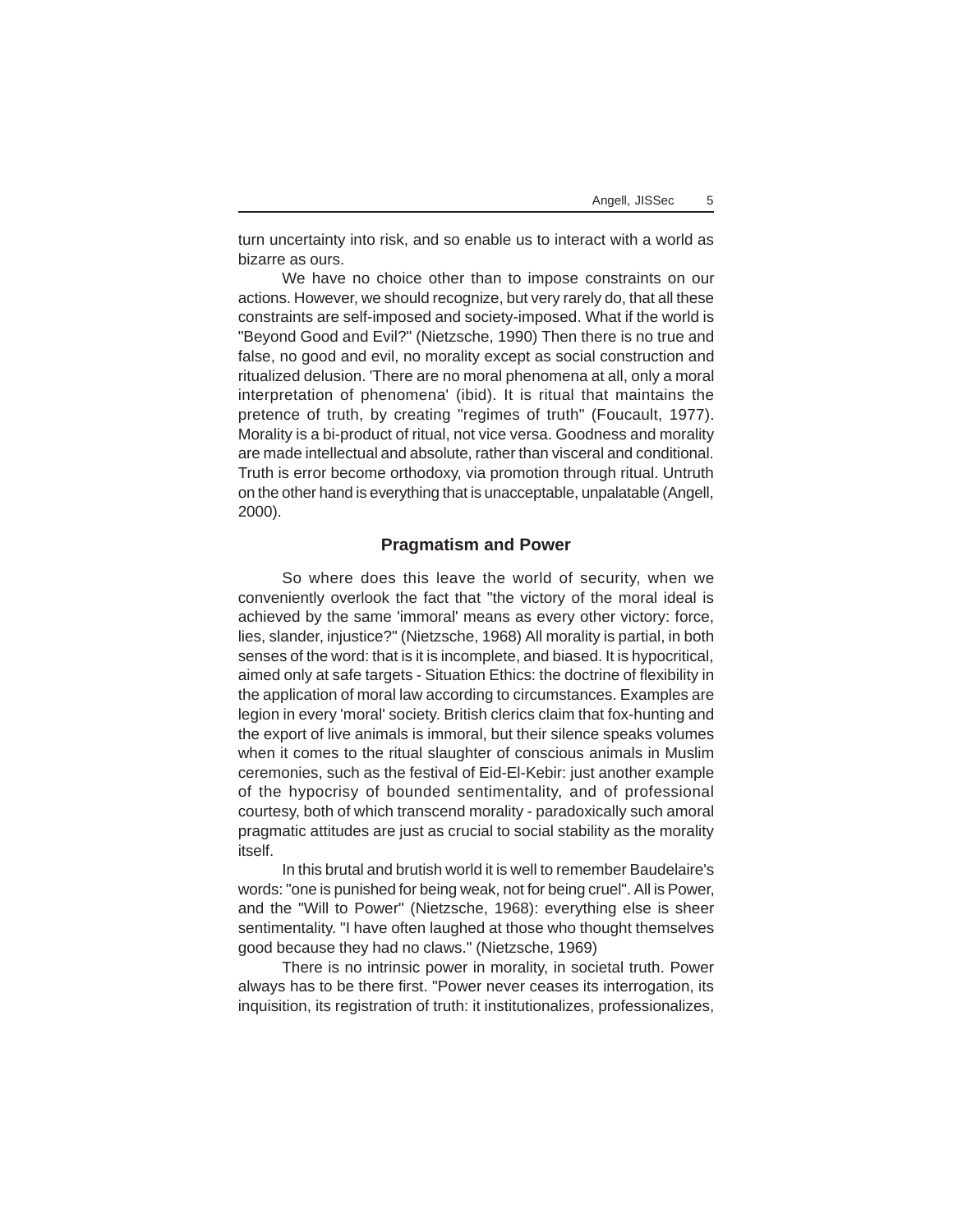and rewards its pursuit. In the last analysis we must produce truth as we must produce wealth. In the end we are judged, condemned, classified, determined in our undertakings, destined to a certain mode of living and dying, as a function of the true discourses which are the bearers of the specific effects of power." (Foucault, 1977)

Morality is a reflection of this power, in essence the prejudices of the powerful. That makes Ethics mere socially constructed bigotry. Cause and effect have been inverted. In this way the effect (the morality, the prejudice) seems fundamental - a cause, and therefore right, in tune with the world order that delivers power to the society.

## **Ritual**

However, every society's underlying order, its certainties and truths, its sense of self-righteousness and goodness, its "formal tautologies" (Nietzsche, 1990) are flawed. Such ritualized invocations deliver the security of a false familiarity. Ritual is bound up with the persuasive version of the world as represented in and by society. It is the conditioning of society by society with the repeated application of 'formulae' - ceremony and repetitive behaviour. Ritual is persuasive because it is self-referential, self-validating; it suspends judgement. It does not uncover truths, rather it institutes and imposes them. It is society as magician, whose sleight of hand makes 'us' look in the wrong place, so that we don't see what we don't want to see in the darker corners of our society. Neither do we see how the trick is done. "What convinces is not necessarily true - it is merely convincing" (Nietzsche, 1968). It is mere "fabricated reason and its reasonableness" (Heidegger, 1999).

Morality is "the triumph of one-dimensional reality over all contradiction." (Marcuse, 1991) It fabricates a favourable history, a voluntary cage with invisible yet identifiable bars, that separates 'us' from 'them', and where everything that is different (immoral) is dangerous (evil.) In this way a society can combat 'social pollution': those actions, unknowns, behaviours, uncertainties, 'evil sprits' that contradict or are antagonistic to that society's accepted and comfortable (ethical) view of the world: the accepted morality. This morality is perceived to give members of society power to cope in a world of uncertainty, made certain by ritual. This paper claims that computer security is mostly framed in terms of such social pollution, and the consequent technological responses are ritualistic, reinforcing the moral position.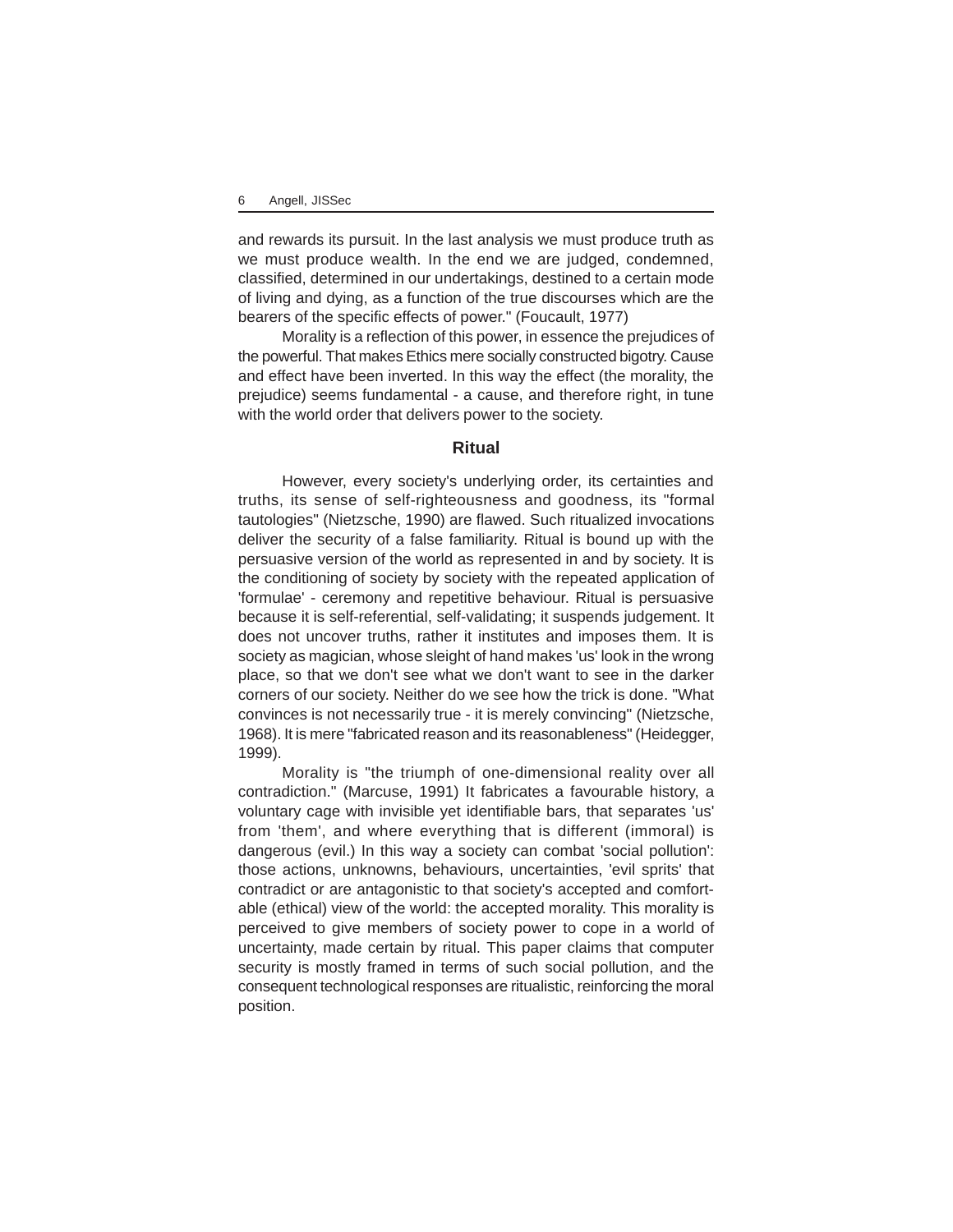The primary role of ritual is its influence, which gives coherence and identity to a community. Beneficial rituals direct routine behaviour, and reconcile society to the problems it must face. Ritual creates a boundary around ourselves, and all those that are like us: an 'imagined community' (Anderson, 1983). By imposing repetition and similarity on the world, ritual produces a state of well-being in the general community, a confidence in the way that we interpret our world, an effect whereby we are even unaware that there are problems - we just don't see them. Much of the confidence we feel in applying the 'best practice' supplied by business consultants and academics, as well as the various related standards like ISO17799, comes from their confidence-inspiring ritualistic nature, rather than their masquerade as 'mechanistic solutions.'

The mutual reaffirmation of what is ordinary creates both the very experience of a society, and the feeling of cultural and personal identity bestowed through it. Because of this shared but unspoken accord, we members of a community use self-evident and implicit assumptions. We reinforce that membership whenever we socialize with our fellows within the guidelines laid down by ritual, thereby reaffirming membership. Indeed, that explains much of the form taken by, and the behaviour of delegates to academic and commercial conferences. However, in being 'one of us', 'we' are blinded to the oddities and failings of our own society. Those outside our community will be seen as different: they are not 'one of us'. Of course from their strange ritual position 'we' are just as peculiar.

Because of ritual, social complexity is lessened, society is self-organizing, control of members becomes easier. Morality is encouraged by the leaders in society because it is a means of forging conformity amongst members, and in doing so generates and reinforces the platform of authority. So it is in the academic world, which justifies itself in terms of methodological rigour and form, instead of the practical advice requested by practitioners. In doing so academics separate and alienate themselves from those practitioners, who don't read academic papers, particularly in the so-called 'A-journals', which they see as peculiar and irrelevant. This is hardly surprising as most texts are an exercise in legitimacy and a self-justification of academic method, a sure sign of a driving morality! Referencing, such as in this paper, is in essence an act of ritual deference, rather than any genuine attempt to inform. Method and rigour are NOT the moral justification of the academic approach, rather they are the self-conscious rituals that separate the academic community from others, and as such form the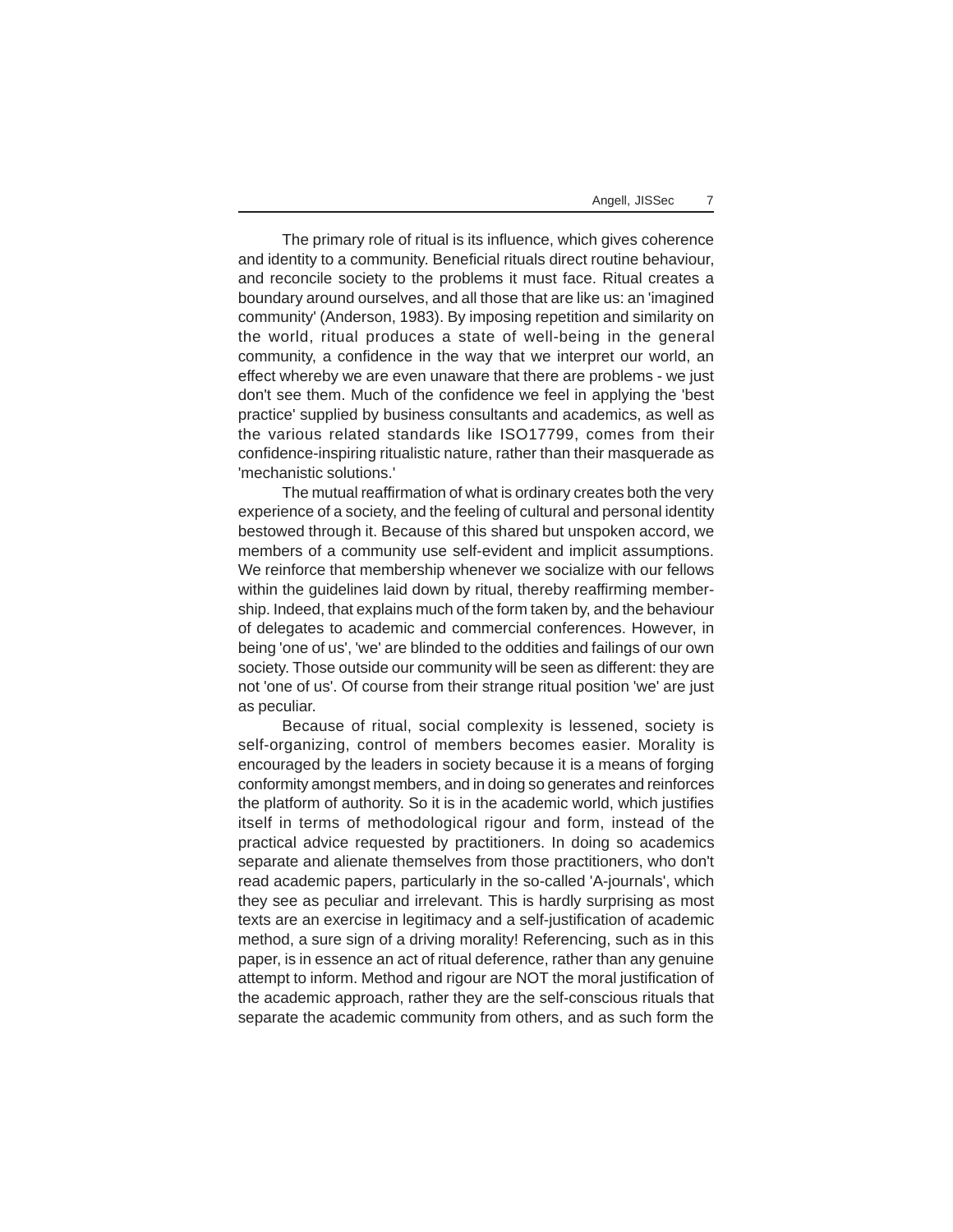basis for advancement within that community. "Higher education: essentially the means of directing taste against the exceptions for the good of the mediocre." (Nietzsche, 1968)

## **Hypocrisy**

Unquestioned subservience to ritual leads to the "mediocratizing of man - a useful, industrious, highly serviceable and able herd animal man" (Nietzsche, 1990) to their chosen community, but not to others. In doing so, this "'one-dimensional man' has lost, or is losing, individuality, freedom, and the ability to dissent and to control one's own destiny." (Marcuse, 1991) However, in complying with morality even the mediocre can feel valued, can feel self-important. The greater the mediocrity, the greater the call for morality. Form (morality) becomes more important that content, and method (ritual), can be seen as the first, the last, the only resort of the mediocre.

Add in a hefty dose of hypocrisy, and morality is kept intact among the herd. This self-reinforcing blindness insinuates that we remember the security of yesterday, rather than seeing the dangers of tomorrow. In wider society, there has always been abortion, euthanasia, corruption, chauvinism, sexual harassment, paedophilia etc., only previously we just didn't bother to see them except in extreme situations or where the perpetrators were of no social consequence. Why? Uncovering such acts is disruptive. Better to use our rituals to make them ignorable; invisible even.

For decades the Roman Catholic Church denied any knowledge of its paedophile priests, as did the Anglican Church of its homosexual clergy. It has been uncovered, not because of any increase in the scale of such behaviour, but because the blinkers of an old morality no longer blind us, and bind us. Church leaders can no longer protect their immoral and amoral colleagues behind a pragmatic wall of hypocrisy.

#### **Moral Relativism**

Who knows what good is any more? The genie of moral relativism is out of the bottle; although the word relativism merits a particularly virulent sneer from the moralists. But is it moral relativism … or moral choice? And with choice we enter a state of anomie: with no viable norms and standards. But when old rituals fail, what happens to the 'community of belief'? We see displacement activity of the pious; vacant and repetitive chanting of the rules; gratuitous acts of societal self-abuse and self-mutilation. The greater the threat, the greater the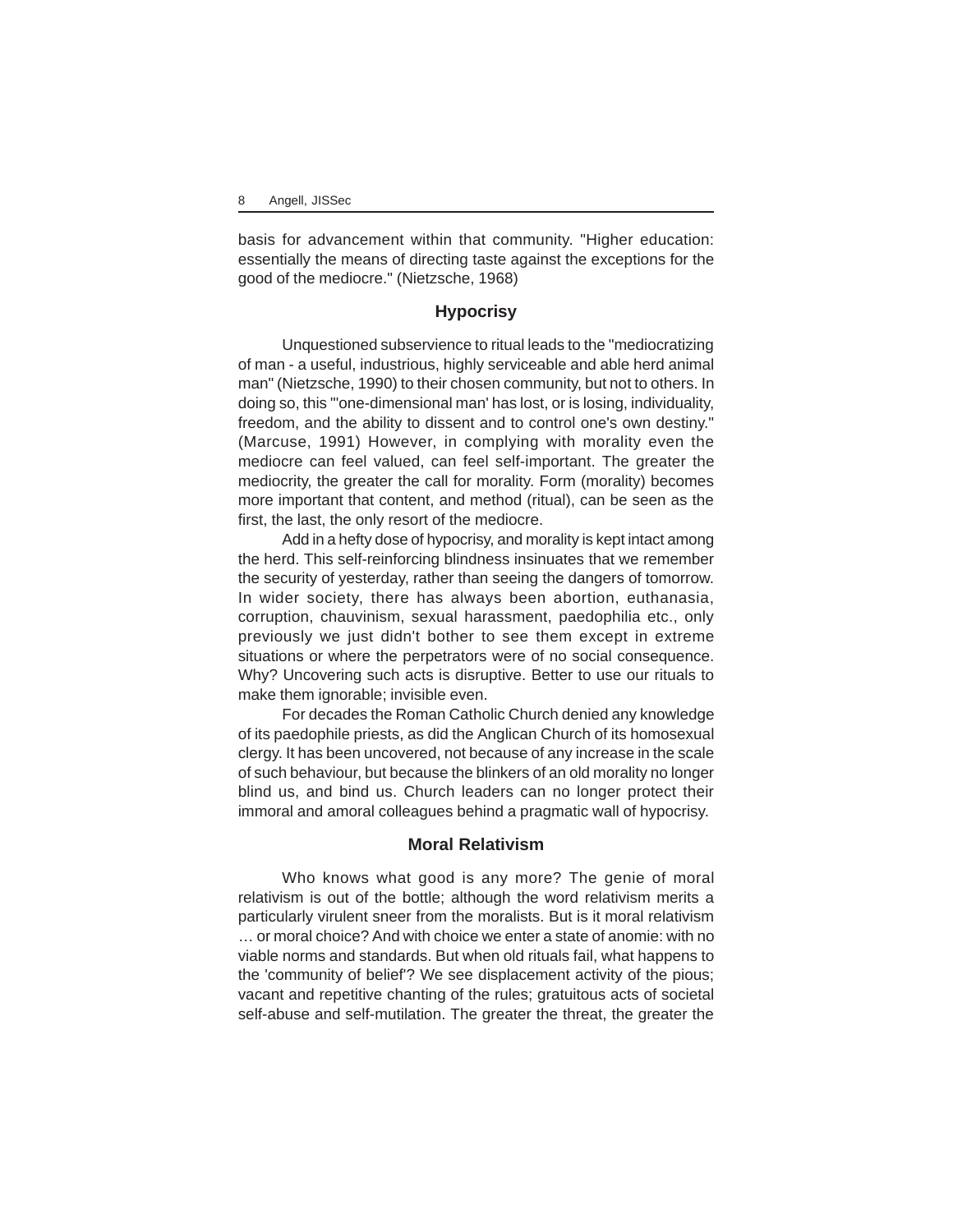dependence on morality. The extraordinary must be denied, and yet denial is impossible. Every problem is blamed on outsiders.

However, those who "have most emphasized the instrumental effects of their rituals are most vulnerable to disbelief" (Mary Douglas, 1984). In this unfettered atmosphere of relativism, the moral, indignant with virtue, target both the waverers and the amoral. The pragmatic but now degenerate old leadership can no longer control the moral majority, and self-appointed fundamentalists seize control. These are the pious commentators of society who think they have the right to pass their comments on anything, and that society must concur. In the political sphere we see a surfeit of political correctness, and a recent vast increase in its formal expression: regulation. The equivalent phenomenon in the academic world is the insistence that readers are not allowed to decide for themselves - a self-referential higher authority decides what is 'legitimate' by censoring publications. Peer review castrates articles of all radical content, so that the academic literature becomes a champion of orthodoxy.

However, information and communication technologies have complicated matters by introducing dissatisfied members of a society to alternative world-views. Many are experimenting with alternatives; and the Internet makes it is so very much easier to find out about other communities, other moralities, other ideas, and then to compare and contrast their relative merits. The malcontents now have a choice, a world of choice. No longer isolated among the moralists of their society, and hence compliant, the disillusioned have no difficulty in using new technology to find fellow travelers with similar immoral and amoral urges. Who is to say they are wrong? Certainly not the security specialists, who, with no understanding of the ambiguous moral context, are increasingly called upon to police the malcontents.

The many alien choices and behaviours available are, of course, not new in our cultures. But in the past, borders have kept the influx to a minimum, thereby holding society firmly under control. However, now the scale of the problem is set to explode because it is easier for individuals to act on their immoral and amoral urges. The fact that increasingly they have the choice to make amoral decisions (immoral to the moral) is proof that our societal rituals are failing. If the bigots don't like it and try to stop it, then the amoral can escape, physically or electronically, outside of their jurisdiction.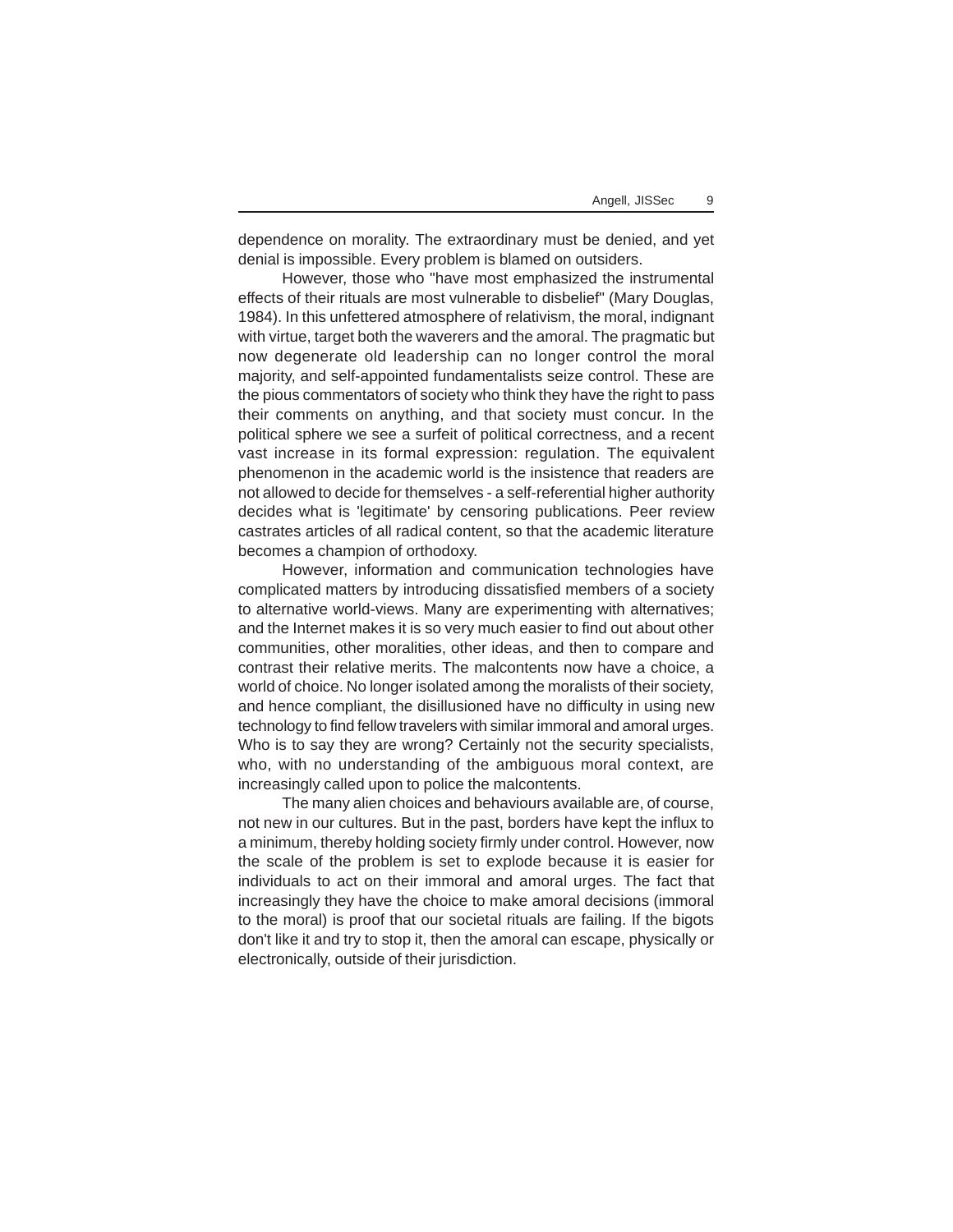## **Moral Breakdown**

Once the imposition of a morality on a society fails, or the hypocrisy of pretending to impose a morality fails, then that society is no longer homogeneous. With large numbers of a community proclaiming a new morality; with an end to shame, an end to guilt, and an end to sentimentality, then society is no longer a single community.

Such knowledge is power, and with this new-found power individuals are pulling away from their old communities (countries, companies, academic disciplines), pulling apart their old moralities. This must lead to confrontations as societies split into sub-communities, each sharing their own but differing common values. There can be no meeting of minds when fundamentally different views of the world are in conflict.

The proof of the breakdown of morality is seen everywhere in the world of practical politics. Political parties are in terminal decline and single-issue battles for women's rights; globalization; ageism; racial equality; sexual orientation; environmentalism proliferate. The religious taboo against abortion is breaking down - is euthanasia next? There is rampant drug and alcohol abuse; illegitimacy rates are soaring; excessive gambling. Pornography has become a 'lifestyle choice' - it is frowned upon everywhere, and yet it is found everywhere. Such hypocrisy has found its way in the academic business world. The battle between VHS and Sony-Betamax is a case in point. The official (morally approved) version is that VHS won because its standard was widely licensed, unlike Betamax, which was proprietary. However, in the bar of an evening, a very different story is told. Betamax did not allow the pornography business to use its system; VHS did. VHS won!

#### **Control of the Moral High Ground**

Pandora's box has been thrown open, and all the evils (that is alien moralities, amoralities and immoralities) of the world pour out, and in. Society's moralists are obligated to do good, and smash these evils. Community leaders, hanging on to their power, will scramble in a ritual frenzy to the old moral high ground, and trample innocents in the rush. Human Rights and Civil Liberties will be seen as a phenomenon of 20th century, and they will disappear along with their century.

Moralists believe in an absolute morality: their own codified prejudice, of course. They fail to understand there is no point in arguing about the most appropriate prejudice. That is best left to natural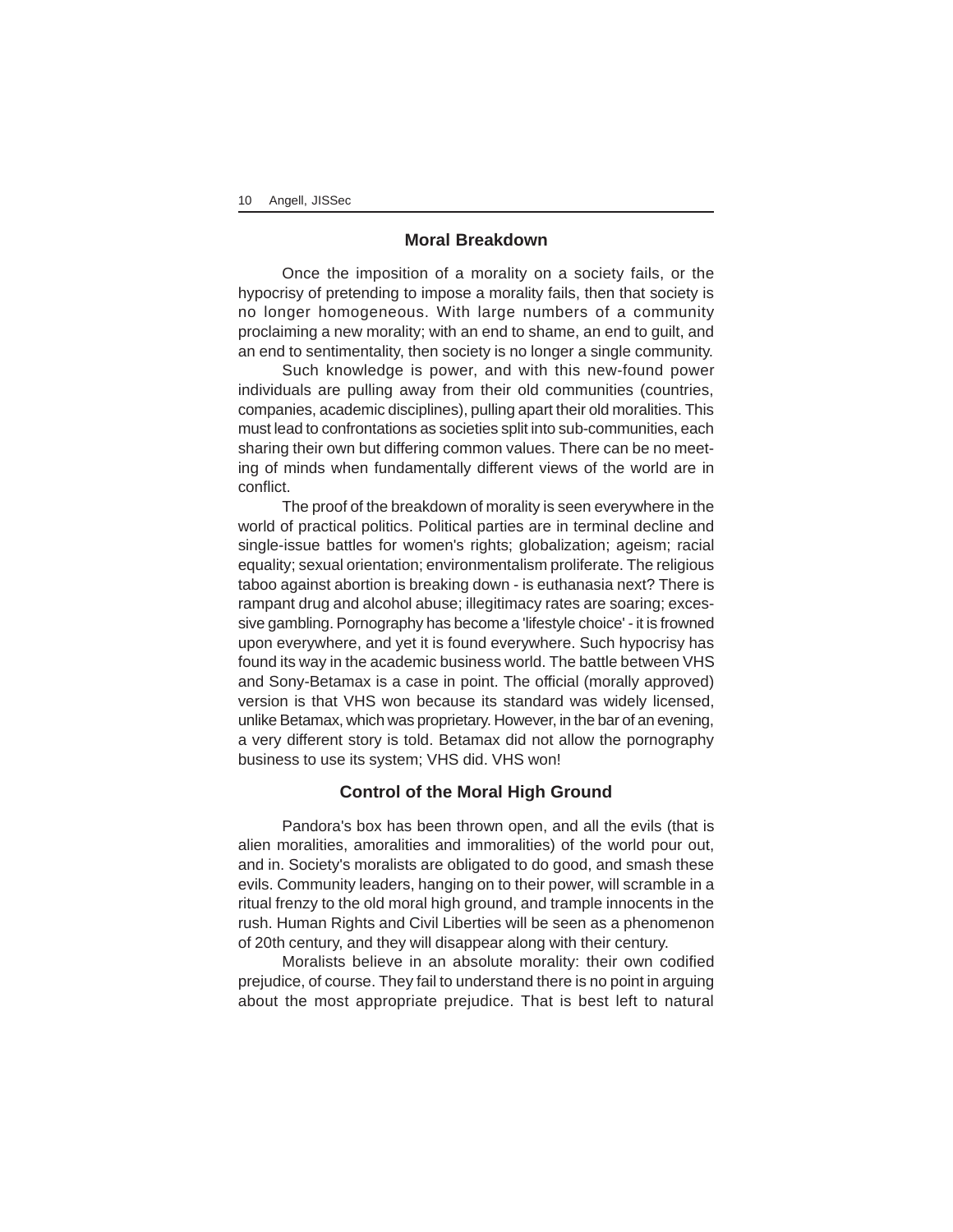selection. Natural selection, not the virtue in morality, will ultimately arbitrate between winners and losers. And there will be battles because the children of the Enlightenment cannot go back to the superstitions of an earlier age, and its pathetic rituals?

What should individuals do when they find themselves 'out of synch' with the official morality? and as authoritarians "become virtuous from indignation" (Nietzsche, 1968). The leaders of society will try to impose a consensus on the herd, by "intimidation and glorification" (Barthes, 1953): "domination is transfigured into administration" (Marcuse, 1991). Such behaviour could explain the massive increase in regulation seen in the West (Sarbanes Oxley, Patriot Act in the U.S., the RIP Act in the UK to name but very few). The number of global anti-money laundering bureaucracies is exploding (Demetis and Angell, 2006). However, according to the old Chinese proverb: when empires are doomed, they have many laws.

 Thus it is that governments around the world see it as a moral duty to keep track on their citizens with new technology. Force ID cards on them? When implemented, ID cards and databases will be used to invade the privacy of honest citizens, turning them into compliant herd animals: the hell of a collectivist heaven. Hi-tech Branding.

Governments take the moral high ground and tell citizens that identity management is for their benefit. As President Reagan so eloquently put it: "the nine most terrifying words in the English language: 'I'm from the government and I'm here to help!'" Or should that be 'I'm here to watch, YOU'. The moralists justify ID-cards by claiming that they can be used in the war on terrorism, or against identity theft, and other crimes.

However, terrorists and criminals will corrupt, threaten or blackmail officials with access to the database. The ID card, far from eliminating identity theft, will be a one-stop-shop for fraud; foreign terrorists with an illegally acquired card will be waived past all immigration checks. Governments will sell data to cover their costs without checking the bona fides of their clients, as happened with the DVLA (Driving Vehicle Licensing Agency) in the UK. This doesn't stop the politicians, who all subscribe to the 'pixie dust' school of technology. For them, computation is a magic dust that they sprinkle over problems for something wonderful will happen. No surprise then that governments have an appalling record of slippage, price overruns, and failure with large government IT projects.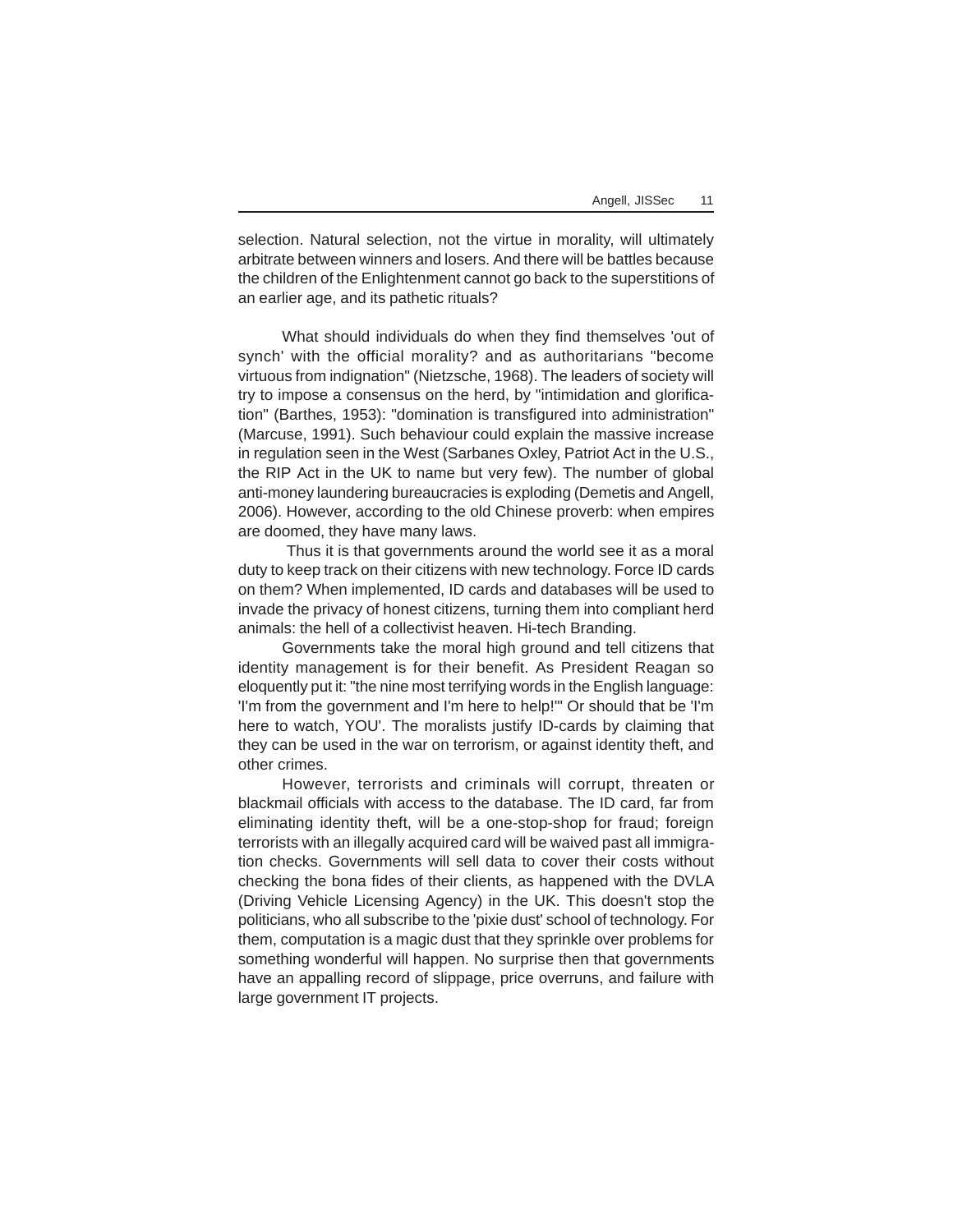## **Radio Frequency Identity (RFID) tags**

The moralizing 'control freaks', the pious commentators in government, have read 1984 (Orwell, 2004), and all they see is a wish list. They will use the war against terrorism as an excuse to have their way. They want us all to be acquiescent, disposed to obey orders to an excessive degree - to comply - they want an ideal society composed of a well-behaved herd in an Animal Farm. (Orwell, 1996) They will force RFID tags on us, embedding them in money, and in ID cards, invading our privacy, and turning citizens into compliant herd animals. The tagging of pets has been very successful, so governments are thinking: "why not implant tags in people - the logical next step from ID cards?" It will help in the efficient running of hospitals, prisons, and social security benefit offices. Why have a credit card when you are tagged, especially since the supposedly secure 'chip-and-pin' technology proved anything but secure?" Who could possibly object to this utilitarian utopia?

However, before anyone volunteers for the implant, they should take heed of the Book of Revelations, Chapter 13, verses 16-18:

16. And he causeth all, both small and great, rich and poor, free and bond, to receive a mark in their right hand, or in their foreheads:

17. And that no man might buy or sell, save he that had the mark, or the name of the beast, or the number of his name.

18. Here is wisdom. Let him that hath understanding count the number of the beast: for it is the number of a man; and his number is Six hundred threescore and six.

The state is a moralising beast! They will survey society with an all-seeing Panopticon, and construct a complete record of the personal debits and credits on all citizens, thereby spinning a web that connects all buyers and sellers, so that the Inland Revenue can, not only calculate every tax bill, but also cancel the RFID tags in money, thereby seizing payment.

## **Freedom to choose**

Because of ritual, members fail to recognize their servile position; in the ant-hill of human ritual no individual thought is allowed. But what happens when human ants discover that they are ants? "All liberation depends on the consciousness of servitude" (Marcuse, 1991). "Give me Liberty to know, to utter and to argue freely according to my conscience, above all other liberties." (This quotation, taken from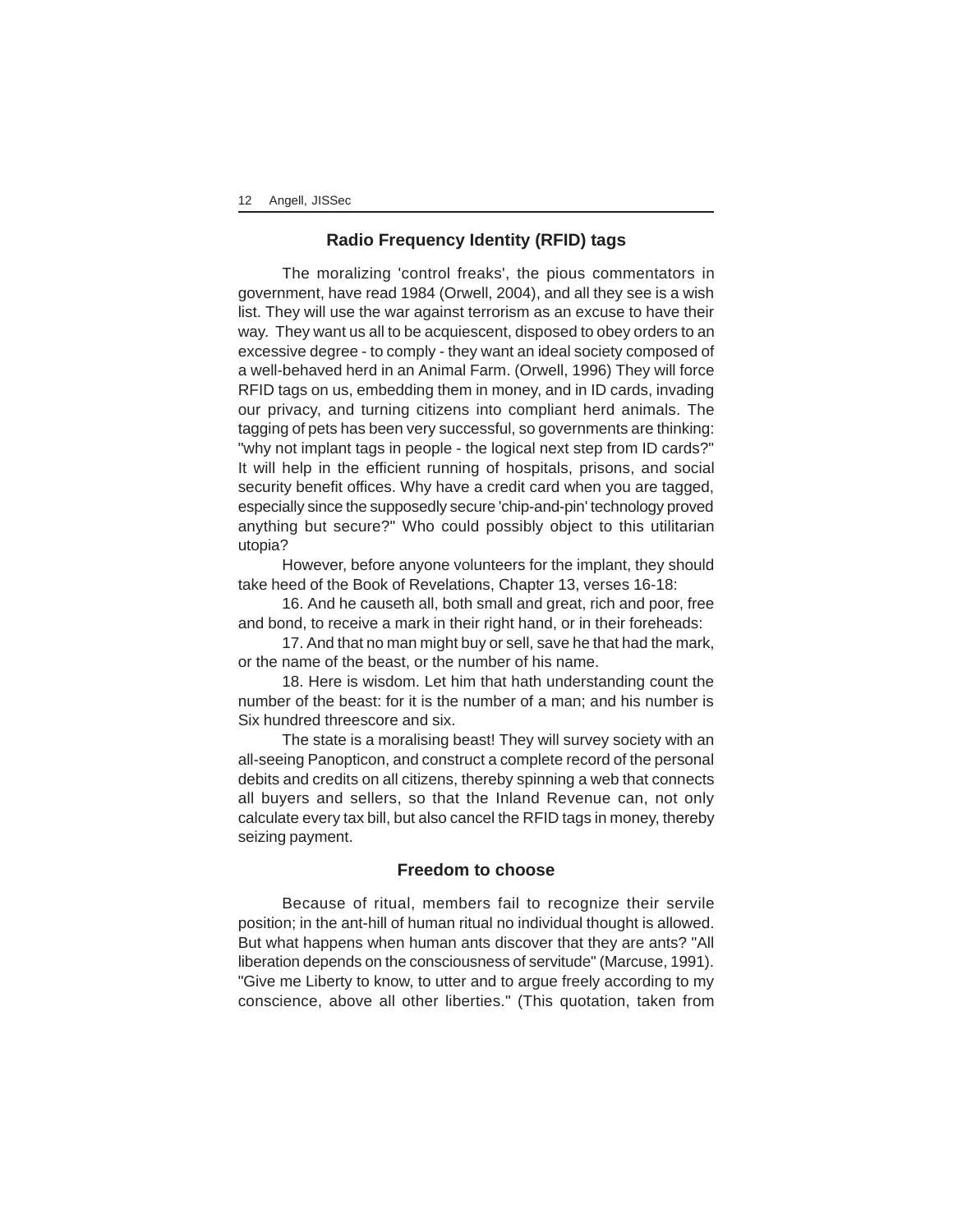Samson Agonistes by John Milton, has pride of place in the foyer of the Chicago Tribune Building, put there by editor 'Colonel' Robert R. McCormick, who saw his role, and that of his newspaper, as limiting the excesses of governments and politicians).

The liberated will come to approach the world in a different way. Consequently, the communal efficacy of morality is challenged and any attempt to stress the instrumental efficacy of the herd's rituals will appear to them 'primitive' and absurd. So what happens when moralities collide? Fertility treatment for the over 60s; or with the frozen sperm from a dead husband; GM crops; cloning; stem-cell research; the production of land-mines; nuclear power; surveillance technology any issue from science, technology or medicine?

### **Moral Arbitrage**

What will business do? What happens when popular prejudice and sentimentality is at odds with an amoral business making a profit? The fact is morality doesn't come free, it incurs transaction costs. And who pays? Not global enterprises. They do not identify with any particular country, and they walk away from a country just as easily as they enter it.

Thomas Jefferson recognized this truth over two hundred years ago: "merchants have no country. The mere spot where they stand on does not constitute so strong an attachment as that from which they draw their gain." Businesses, along with their profits, will go to where the morality isn't. Morality is a business opportunity for the amoral - Moral Arbitrage. When scientific research and development has a financial or militaristic advantage, governments can't allow it to escape. In the short-term democratic governments may have to listen to their vocal sentimental voters (that are not necessarily the majority, as was the case with the Volstead Act (Prohibition)). However, in the long-term 'spin' will ensure that ethics go out the window. When pragmatic business and political leaders see profits going elsewhere, the lust for business profits, and the attendant taxes, ultimately negate morality. The town where we are holding this conference, Las Vegas, proves the point. Vegas would never have come into existence if gambling hadn't been illegal/immoral in most of the US.

Each society is a world of moral intent; but it exists in a world of perverse amoral consequences. To succeed in the world of economics, societies must reject the notion that ethical behaviour forms a causal link between intention and consequence. In the world of real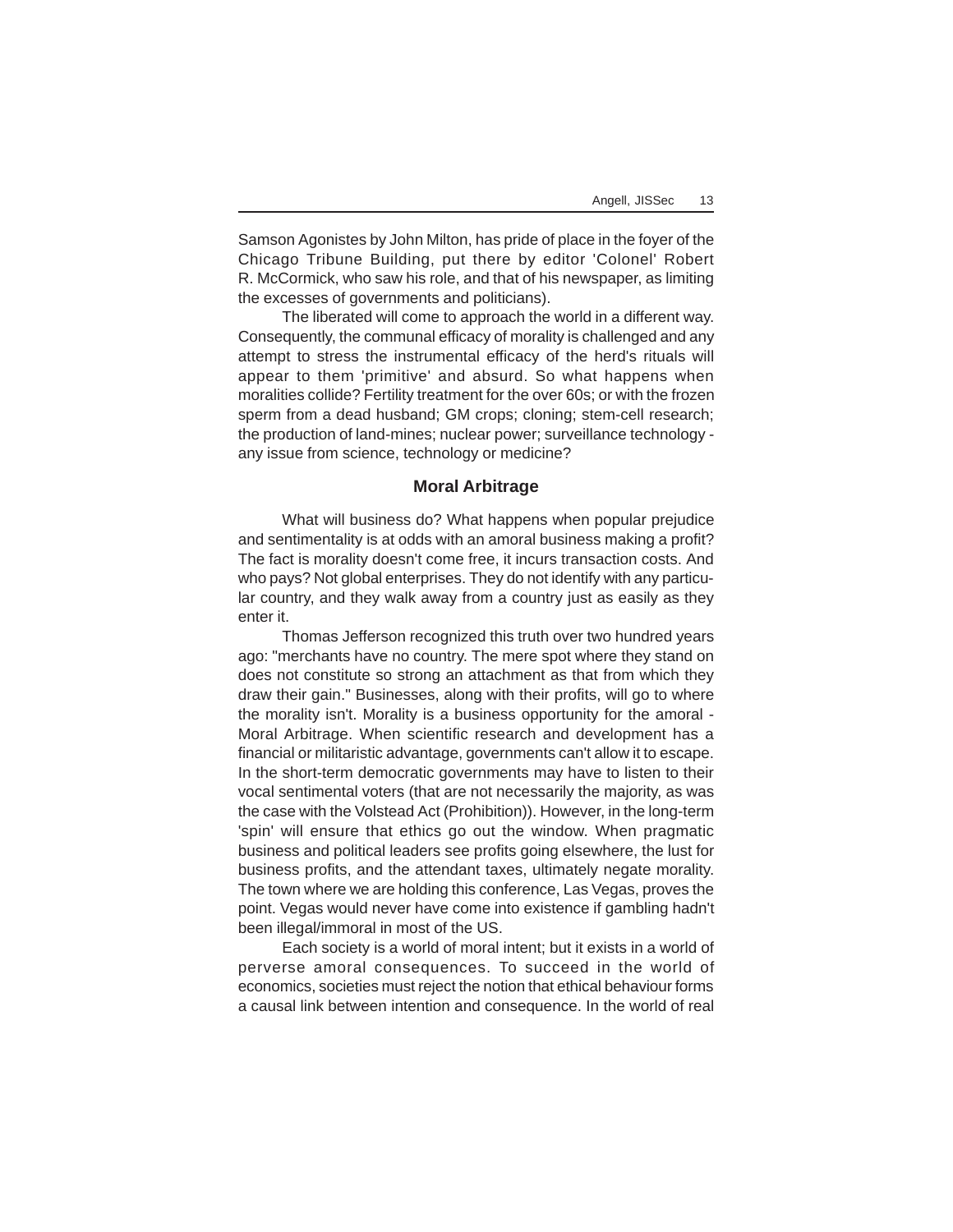politik it is simply not good enough to comply with the uncritical usage of morality. Only an unsentimental understanding of what is 'sensible' will do.

Moralisers can bleat all they like, that this is unfair: however, natural forces, in particular economic forces, have no conscience. "Nature is not immoral when it has no pity for the degenerate" (Nietzsche, 1968).

## **The Ethics of Business**

Business has always been run on a different code of ethics, to the guardians of any collective is seen as unethical. In the past a society's leaders have had the power to treat business with contempt. In mediaeval times, no man whose parent, grandparent, or great-grandparent was a merchant would be admitted into an order of chivalry. Franciscus Gratianus, a medieval monk from Bologna was clear: "business is nothing but the struggle of wolves over carrion, men of business can hardly be saved for they live by cheating and profiteering." Dante (2006) placed usurers alongside sodomites in one of his circles of hell.

But no more! For the guardians of modern societies have now become totally dependent on the wealth of business to fund their profligate expenditures. If the rituals of a morality are imposed with disregard of the commercial consequences, and instead are carried out in staunch defence of their validity, then disbelief and disassociation will be the result among the business community adversely affected.

# **Transitory Morality**

Morality gives only a stable veneer of understanding that covers the more chaotic whole that is the human condition. Every veneer is transitory. Each ordered design is prone to reinterpretation and quite often dismissal, and the ill-fated authority that backed it is compromised and loses credibility. Uncertainty, as always, precedes the transition to a new order - to new moralities.

For "the froward retention of custom is as turbulent a thing as an innovation" (Bacon). As society's rituals fail to deliver safety, ultimately the society will lose faith in itself. A point will come when that society knows something is radically wrong and rituals fail to deliver safety.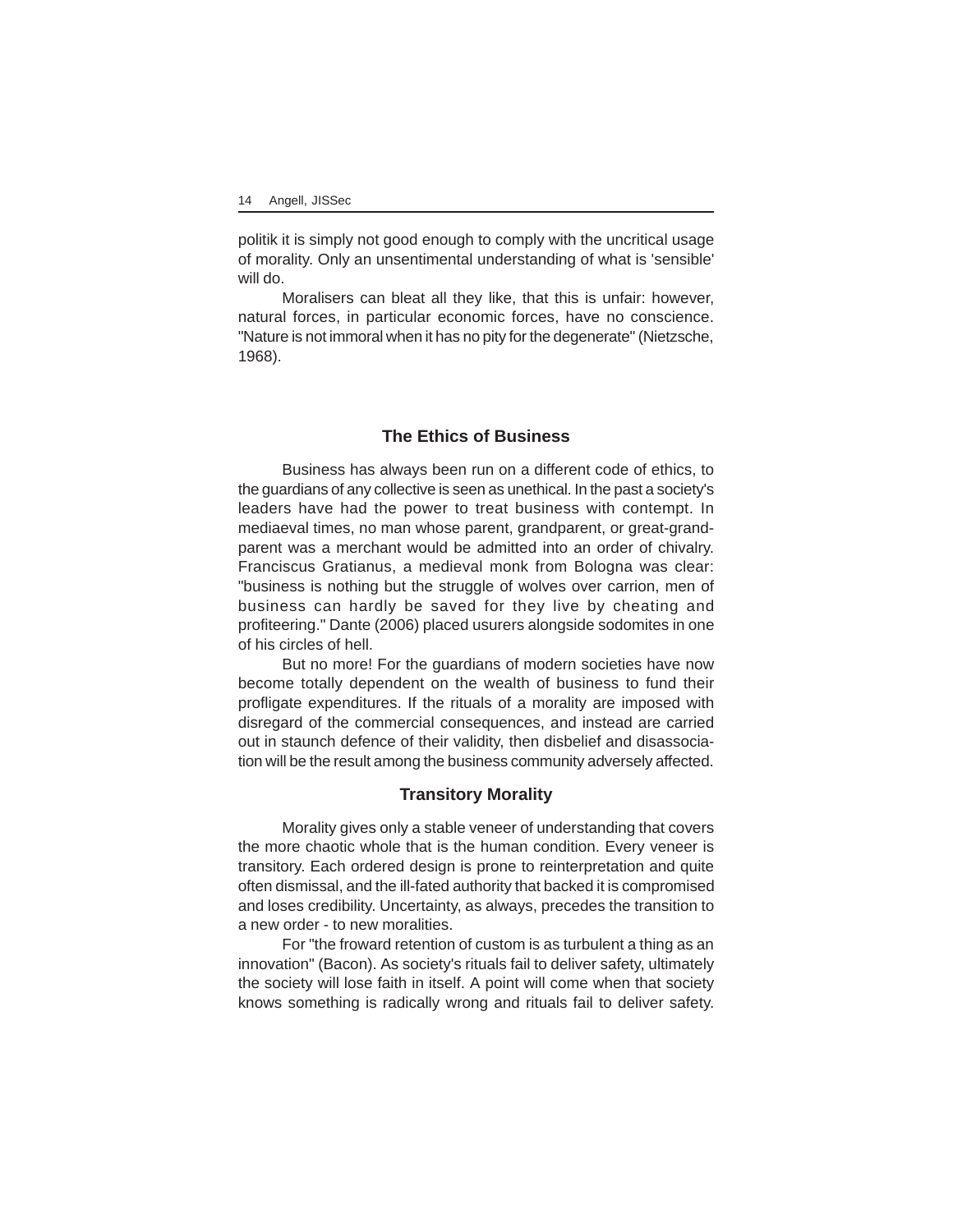I include failing to find employment for citizens, or to raise the money needed to pay for vote-winning social programmes. Then ultimately the society will lose faith in itself, but because of ritual, it is blinded and unable to recognize just what the problem is. What is then interpreted as reality, and therefore seen as important, is the contrivance of the ritual, rather than the reality itself. (Following this observation, there has to be a passing reference here to the academic justification of method and rigour.)

### **The Sovereign Individual**

However, politicians will go on insisting that all businesses are run for their benefit. The James Bond Myth, that the state is good, and global business is bad, is just a morality tale told by tax collectors. The guardians of modern societies have become totally dependent on the wealth of business to fund their profligate expenditures. All taxation is theft. It is the state obtaining money with menaces: legitimate organized crime. How else can the state afford to subsidize the benefits to preferred voters? Once when Ralph Waldo Emerson was visiting Henry David Thoreau in jail, where he had been imprisoned for non-payment of taxes, Emerson asked "why are you here?" to which Thoreau replied "why are you not here?" Thoreau saw himself as a prisoner of conscience, a political prisoner, and was asking why all free men were not acting in the same way, defending the right of the individual against coercion by government.

According to Ayn Rand (Rand, 1957), business IS ethical. Human good does not require human sacrifices and cannot be achieved by the sacrifices of anyone to anyone. The prevalent Judaeo-Christian morality of the democratic state is really a morality of thieves, with the high priests, the politicians, sat atop of mountain of morality, demanding payment.

"The rational interests of men do not clash - that there is no conflict of interests among men who do not desire the unearned, who do not make sacrifices nor accept them, who deal with one another as traders, giving value for value. The principle of trade is the only rational ethical principle for all human relationships, personal and social, private and public, spiritual and material. It is the principle of justice."

Any ethical system that operates on the principle of envy will promote a 'mediocracy' that ultimately kills the potential wealth creation of a society. It is the morality of altruism that promotes and supports mediocrity by denying the right of an individual to self-ownership and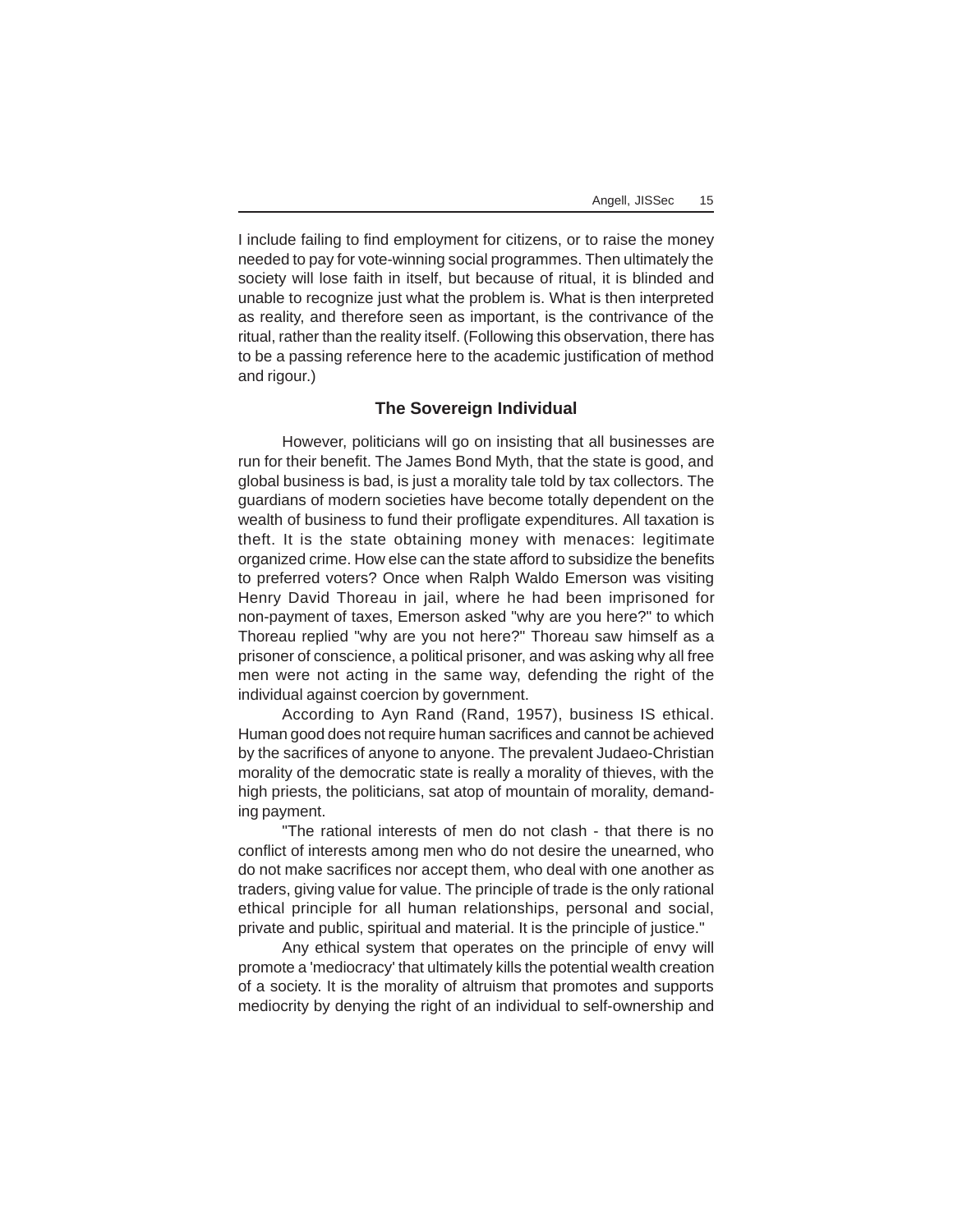self-determination, making him the property of leaders of the society.

"The basic principle of altruism is that man has no right to exist for his own sake, that service to others is the only justification of his existence, and that self-sacrifice is his highest moral duty, virtue and value.

Do not confuse altruism with kindness, good will or respect for the rights of others. These are not primaries, but consequences, which, in fact, altruism makes impossible. The irreducible primary of altruism, the basic absolute, is self-sacrifice - which means; self-immolation, self-abnegation, self-denial, self-destruction - which means: the self as a standard of evil, the selfless as a standard of the good.

Do not hide behind such superficialities as whether you should or should not give a dime to a beggar. That is not the issue. The issue is whether you do or do not have the right to exist without giving him that dime. The issue is whether you must keep buying your life, dime by dime, from any beggar who might choose to approach you.

The issue is whether the need of others is the first mortgage on your life and the moral purpose of your existence. The issue is whether man is to be regarded as a sacrificial animal."

"Is man a sovereign individual who owns his person, his mind, his life, his work and its products, - or is he the property of the tribe (the state, the society, the collective) that may dispose of him in any way it pleases, that may dictate his convictions, prescribe the course of his life, control his work and expropriate his products"

According to Hayek (1972) "The principle that the end justifies the means is in individualist ethics regarded as the denial of all morals. In collectivist ethics it becomes necessarily the supreme rule; there is literally nothing which the consistent collectivist must not be prepared to do if it serves 'the good of the whole', because 'the good of the whole' is to him the only criterion of what ought to be done".

# **Conclusion: what does this mean for the security community?**

So what has all this to do with security? What exactly is the moral behind all this discussion of morality? We are living in a time of Profound Uncertainty. The 'different' can no longer be ignored, nor can they be tolerated. In our society "change is no longer thought of as achievement, as opportunity, as progress, but as an object of fear" (Carr, 1990).

In this present climate of uncertainty (and fear), security has been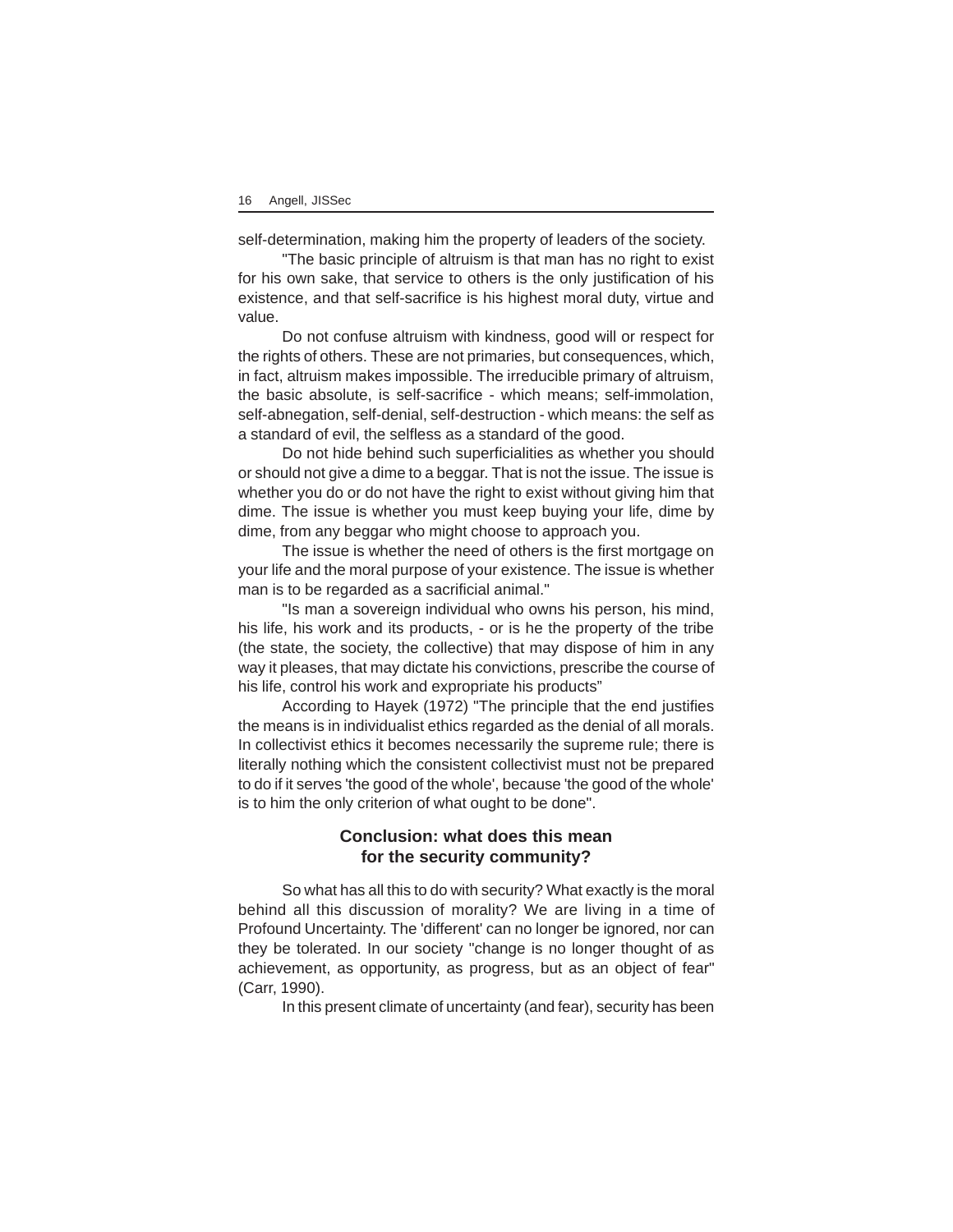brought to the forefront of discussion by both government leaders and company boards. Increasingly these two leadership groups are becoming more and more impotent in the face of terrorist or criminal or ecological or commercial uncertainty, be it Al Qaeda, Enron or global warming or globalization etc. Both groups respond with moral outrage, and demand total loyalty - a sure sign of failing confidence. Enforced compliance with government regulations or bureaucratic company procedures solves nothing. These are merely external statements of the ambiguous communal morality of the group, a rain-dance aimed at maintaining social cohesion at a time when leaders are unable to inspire confidence. That rain-dance doesn't bring rain, it is the ritual of 'smoke and mirrors' that tries to focus the attention of society on something other than its main problem, the lack of rain; otherwise disruption will occur. This is the leadership using morality to protect itself - morality called upon as a justification of the status quo.

Consequently, in support of the leadership, the computer security community will find itself at the sharp end of enforcement of regulations and procedures. Governments will insist that security professionals act as secret policemen for the state, and spy on citizens; the company will expect surveillance of employees, suppliers and customers: we're all Stasi now. This leaves the professional with a moral dilemma: to comply with these demands or not!

Unsurprisingly, most of our community will comply without question, framing their approach to the various stakeholders in similar moral terms. They will practice the standard defence of "only obeying orders." But what of the rest of us, those whose understanding has been disconnected from the prevalent authority whose legitimacy is ritualistically anchored in its now-defunct ambiguous moral stance?

We must accept that the unimaginable can and will happen, and be prepared to deal with it on the level of personal choice, unconstrained by debased morality. This could leave us to face the wrath of the powers that be with the impotence of the popular misquotation of Martin Luther: "Hier stehe ich. Ich kann nicht anders. Gott helfe mir. Amen." (Here I stand. I cannot do otherwise. God help me. Amen.) Far better to join with the amoral, and sing along with the much more optimistic words, "VIVA LAS VEGAS" (Elvis Presley, 1964), of a far more modern icon.

#### **References**

Anderson, B. (1983), Imagined Communities, Verso, New York.